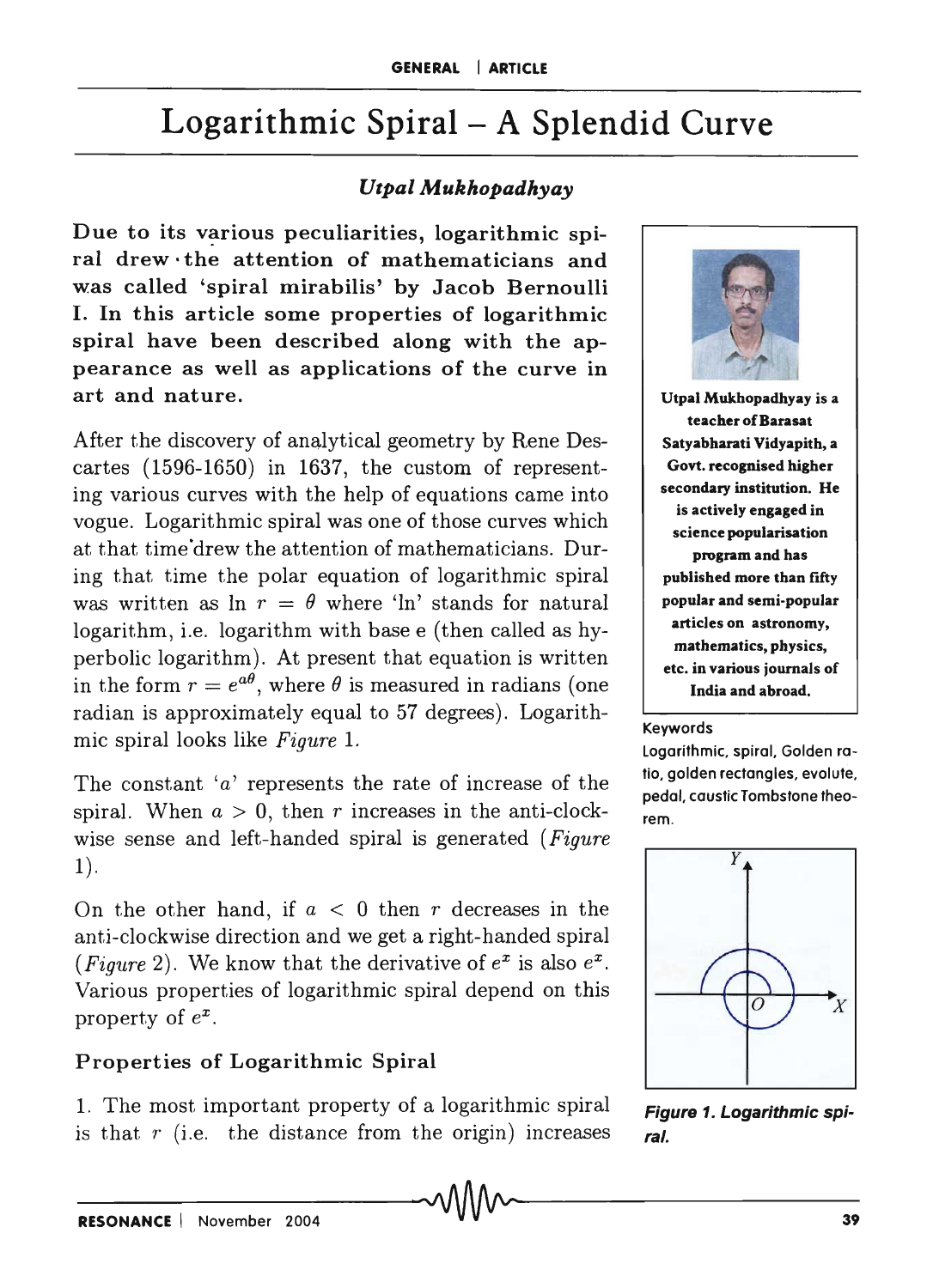

**Figure 2. Right-handed spira/** 

proportionately i.e. remain in G.P. with increase of  $\theta$ . The reason for this is  $e^{a\phi}$  acts as common ratio in the relation  $e^{a(\theta+\phi)} = e^{a\theta} e^{a\phi}$ .

2. If from any point on a logarithmic spiral one starts spiralling inwards along the curve then an infinite number of complete rotations are required to reach the origin, but the distance traversed will be finite (see *Box*  1). This property was discovered by Evangelista Toricelli  $(1608-1647)$ , pupil of Galileo Galilei  $(1564-1642)$ . He showed that the distance (along the curve) of any point F from the origin is equal to the distance of the point of intersection of the tangent at P with the y-axis

### **Box 1**

We know that if  $\theta_1$  and  $\theta_2$  are the values of  $\theta$  for two points on a curve whose equation is of the form  $r = f(\theta)$  and *s* be the length of the arc between those two points, then,

$$
s = \int_{\theta_1}^{\theta_2} \sqrt{r^2 + \left(\frac{\mathrm{d}r}{\mathrm{d}\theta}\right)^2} \mathrm{d}\theta.
$$

For logarithmic spiral,  $r = e^{a\theta}$ . Therefore

$$
\frac{\mathrm{d}r}{\mathrm{d}\theta} = a e^{a\theta}.
$$

Therefore for logarithmic spiral,

$$
s = \int_{\theta_1}^{\theta_2} \sqrt{(e^{a\theta})^2 + (ae^{a\theta})^2} = \int_{\theta_1}^{\theta_2} \left(\sqrt{1 + a^2}\right) e^{a\theta} d\theta
$$

$$
= \frac{\sqrt{1 + a^2}}{a} \left(e^{a\theta_2} - e^{a\theta_1}\right)
$$

For  $a > 0$  spiral is left-handed. Now, if we decrease  $\theta_1$  infinitely keeping  $\theta_2$  fixed (i.e.  $\theta_1 \rightarrow -\infty$ ), then  $e^a \theta_1 \rightarrow 0$ . In that case,

$$
s = \frac{\sqrt{1+a^2}}{a}e^{a\theta_2} = \frac{\sqrt{1+a^2}}{a}r_2\tag{1}
$$

Since both *a* and  $r_2$  are finite, then *s* is always finite. i.e. to reach the origin from any point on a logarithmic spiral one has to travel a finite distance.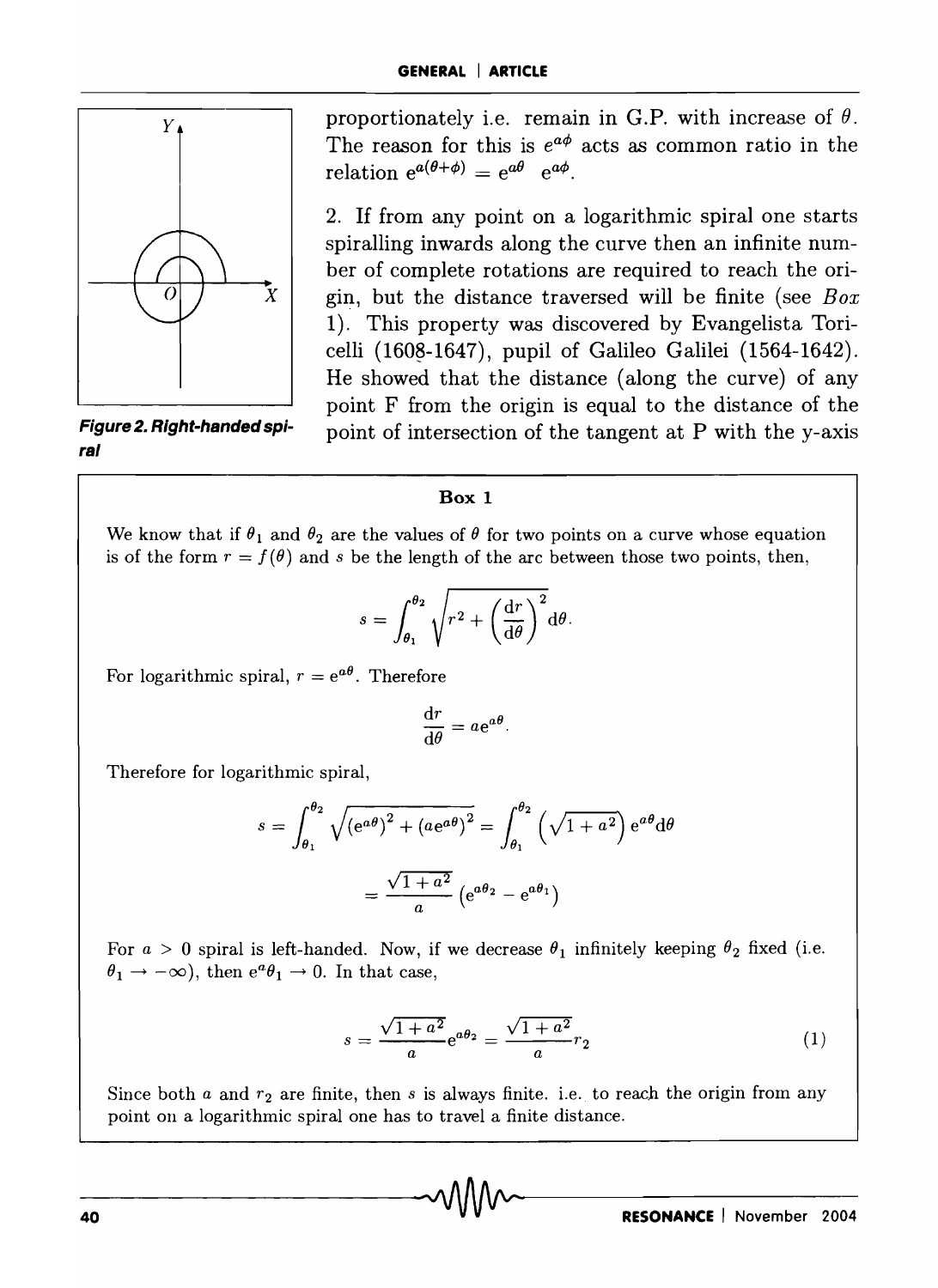from the origin *(Figure* 3). This discovery of Toricelli was the first instance of rectification, i.e. the calculation of the length of an arc of a non-algebraic curve.

3. Any line segment drawn through the origin always intersects a logarithmic spiral at equal angles *(Figure*  4). For this reason a logarithmic spiral is also known as an equiangular spiral. If we put  $a = 0$  in the equation of an equiangular spiral, then we get  $r = 1$  which is the equation of a unit circle. So, circle is a special type of equiangular spiral whose rate of growth is zero.

4. An interesting property of a logarithmic spiral is that it remains unaltered under many geometrical transformation. The transformation by which a point  $(r, \theta)$  is mapped to a point  $(1/r, \theta)$  is known as inversion. Usually a curve changes to a large extent by inversion. But, the inversion of a logarithmic spiral gives us another logarithmic spiral which is the mirror image of the first one, i.e. a left-handed spiral is converted into a right-handed one and vice-versa.

5. The rate of change of direction of the curve at any point on it is called the curvature at that point. The reciprocal of curvature is known as radius of curvature.





Figure 3. Distance of Pfrom o is equal to PT.

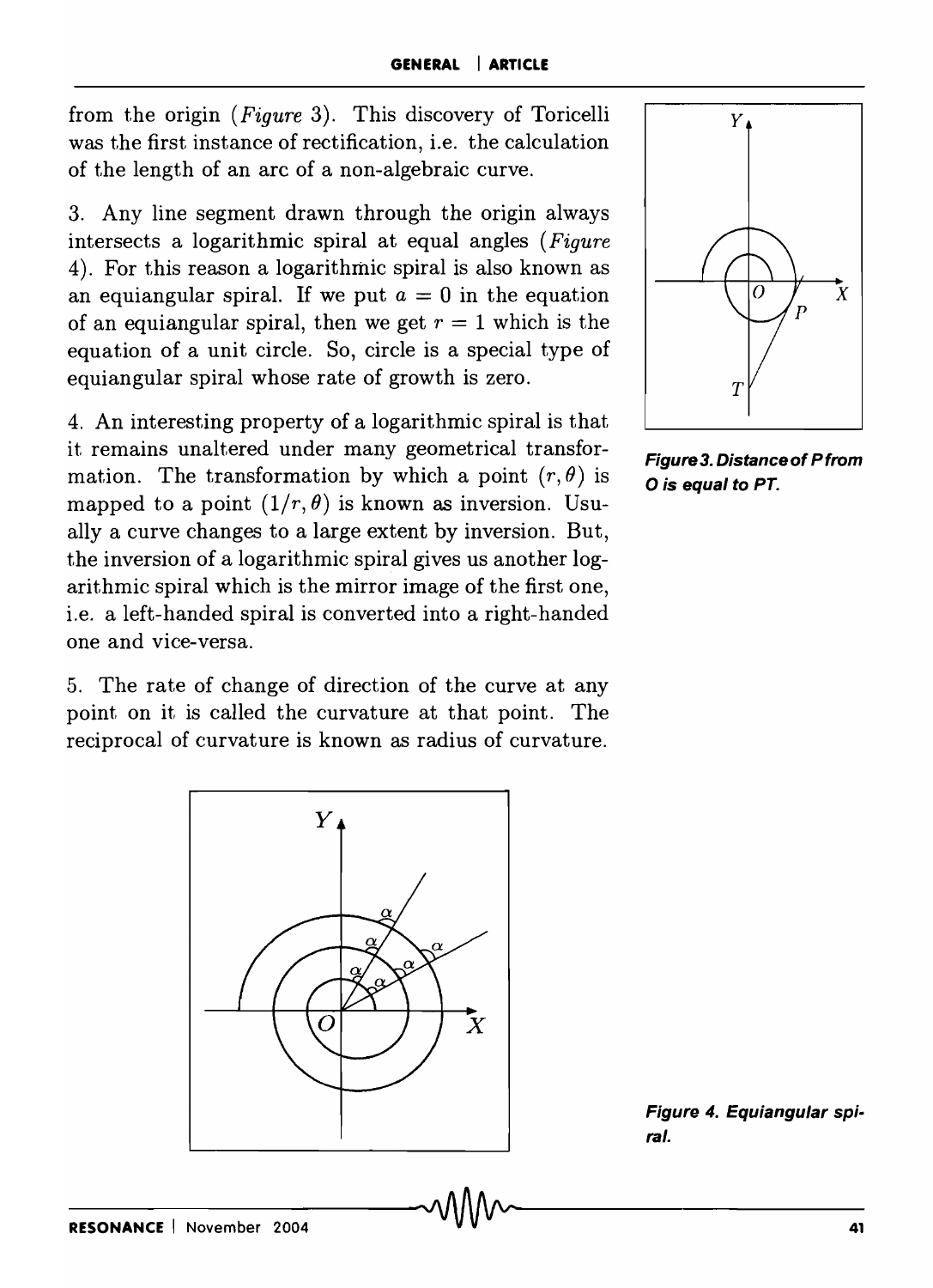Jacob Bernoulli I wished that a logarithmic spiral be engraved on his tombstone with the sentence 'Eadem mutata resurgo' (Though changed, I shall arise the same).

If we draw a perpendicular to a tangent of the curve at the point of contact (in the concave side of the curve) and move along the perpendicular (i.e. normal) through a distance equal to the radius of curvature then we reach a point known as centre of curvature. The locus of centre of curvatures of different points on a curve is called the evolute of that curve. It is interesting to note that the evolute of a logarithmic spiral is itself.

6. The locus of the foot of perpendiculars of the orthogonal projections of the tangents of a curve drawn from the pole is known as the pedal of that curve. The pedal of a logarithmic spiral is the logarithmic spiral itself.

7. The envelope formed by the reflections by the curve of the rays drawn from the pole is called the 'caustic' of the curve. The caustic of a logarithmic spiral is the spiral itself.

The above mentioned properties of a logarithmic spiral surprised Jacob Bernoulli I (1654-1705), a mathematician member of the famous Bernoulli family, so much that he christened logarithmic spiral as 'spira mirabilis' (The marvellous spiral) and wished that a logarithmic spiral be engraved on his tombstone with the sentence 'Eadem mutata resurgo' (Though changed, I shall arise the same) written below it. This desire of Jacob was like the desire of Archimedes (see *Box* 2). Anyway, Jacob's desire was fulfilled alrnost exactly. But, the artisan of his tombstone, either out of ignorance or to make his work easier, engraved an Archimedian spiral (see *Box 3)*  and not a logarithmic spiral on itl Tourists at Munster Cathedral of Basel (Switzerland) even today can see the Archimedian spiral and the inscription under it on the tombstone of Jacob Bernoulli 1.

# Logarithmic Spiral in Nature

Apart from logarithmic spiral no other curve seems to have attracted the attention of scientists, naturalists and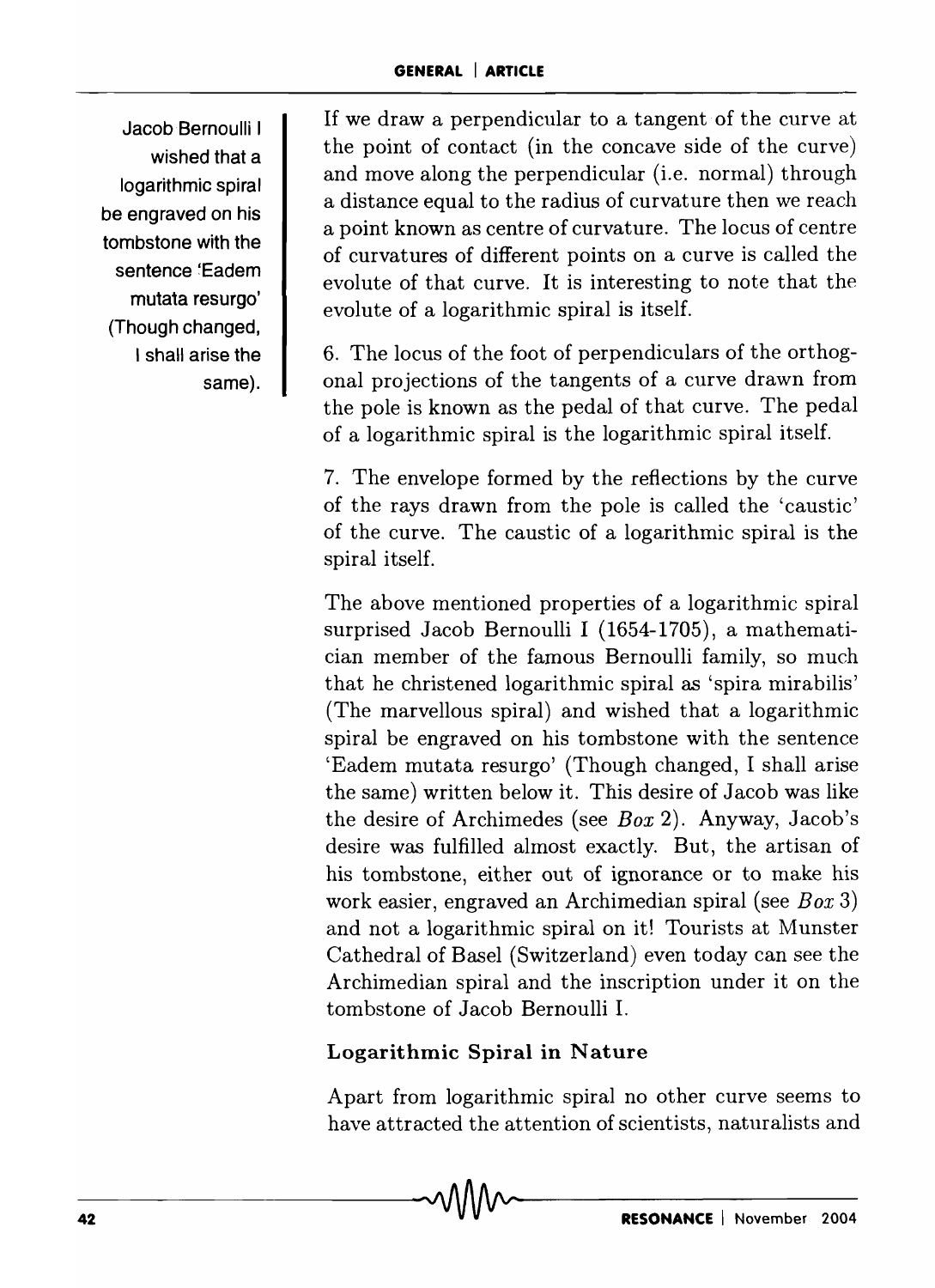## Box 2. Archimedes' Wish

If a plane figure like *Figure* A is rotated about AD where AD=BD=DC, then we get a right circular cone inscribed in a hemisphere which is again inscribed in a right circular cylinder. Archimedes proved that the ratio of the volumes of the cone, the hemisphere and the cylinder is 1:2:3. This discovery made Archimedes so happy that he wished that a right circular cone inscribed in a hemisphere which is further inscribed in a right circular cylinder be engraved on his tombstone. His desire was fulfilled. For this reason, the above-mentioned theorem (the ratio of the volumes of three solids is 1:2:3) is known as Tombstone Theorem.



artists alike. British naturalist D A W Thomson (1860- 1948) has made detailed discussions of the natural tendency of growth (in the form of logarithmic spiral) of conch, horn, tusk etc. in his book *On Growth and Form.*  It should be mentioned here that the first property of logarithmic spiral (already mentioned) is found to be true in the structure of Nautilus shell.

After the resurgence of the ideas about the relation between Greek art and mathematics in the initial years of the twentieth century, new light was thrown on the logarithmic spiral. In 1914, Sir Theodore Andrea Cook, in his book *The Curves of Life,* discussed the role of various spiral curves in the field of art as well as in nature.

Again, the book *Dynamic Symmetry* of Jay Hambidge (published in 1926) has also influenced several artists for a long time. Hambidge has written the book keeping 'golden section' or 'golden ratio' (see *Box* 4) in his mind. Rectangles whose lengths and breadths are in the ratio  $\phi$ :1 (where  $\phi$  is the golden number) are known as 'golden rectangles'. According to many artists, dimensions (length and width) of golden rectangles are most

## Box 3. Archimedian Spiral

The equation of an Archimedian spiral is  $r =$ *aB.* Perhaps Archi-medes discovered various properties of this curve and hence the curve bears his name.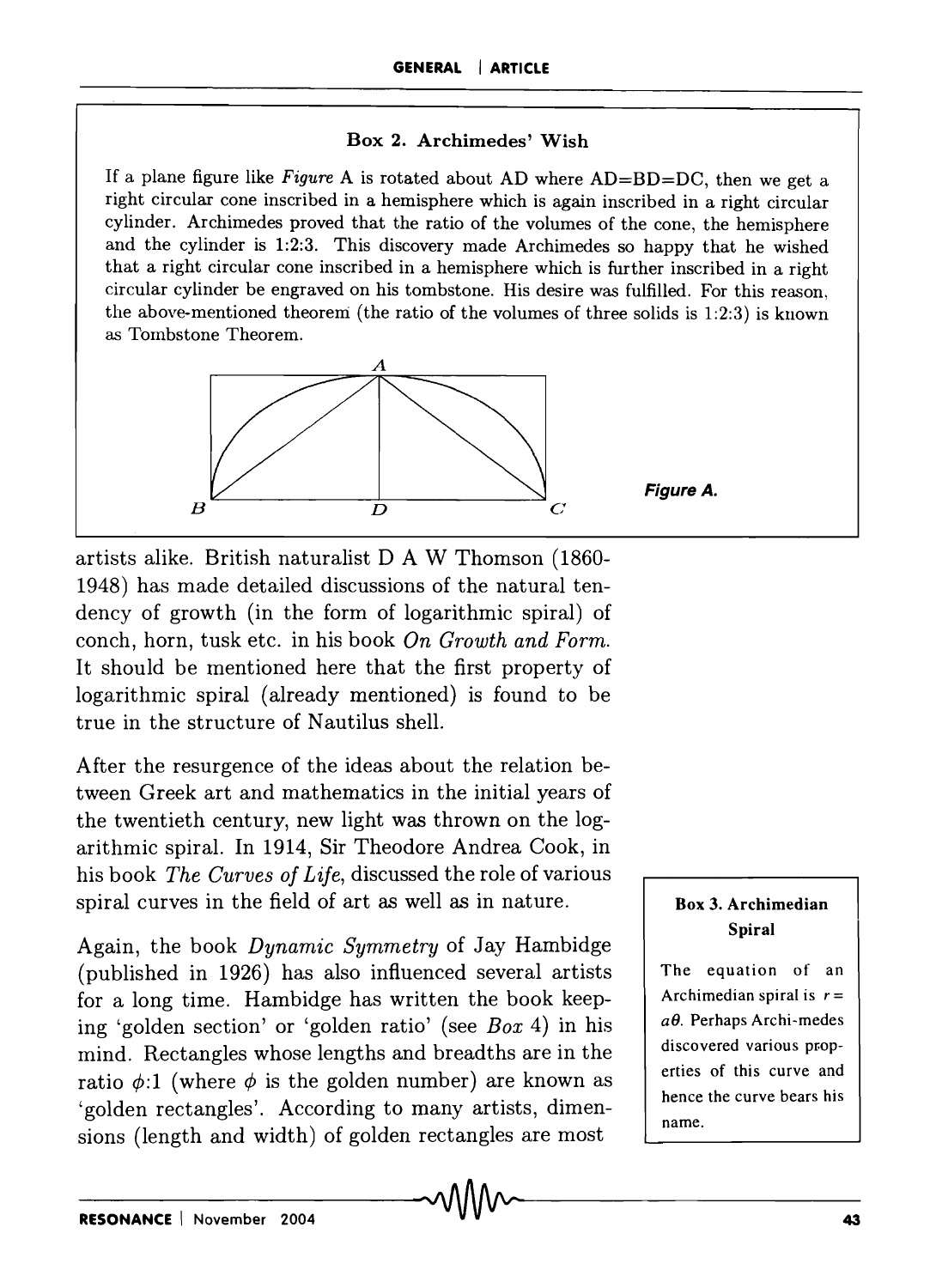#### Box 4. Golden Section

If a line segment is divided into two parts such that the ratio of the entire segment to the larger part is equal to the ratio of the larger part to the smaller part, then that division is known as 'golden section'. For instance, in *Figure* B a segment *AB* of unit length is divided by a point  $C$  in such a way that the length of the greater part  $AC$  is  $x$  and that of the smaller part is  $(1-x)$ . Therefore

$$
AC:CB=x:(1-x).
$$

Again,  $AB : AC = 1 : x$ . If, *C* divides *AB* in golden section then

$$
1/x=x/1-x.
$$

Therefore

$$
x^2 + x - 1 = 0.
$$

The postive root of the above quadratic equation is  $\frac{\sqrt{5}-1}{2}$ , i.e. approximately 0.61803. Golden number is the receiprocal of this positive root, i.e. nearly 1.61803, Golden number is denoted by  $\phi$ . Therefore

$$
\phi = 1.61803(\mathrm{nearly}).
$$



beautiful from the aesthetic point of view. For this reason, golden section has played a major role in architecture. It is interesting to note that if the breadth of a golden rectangle is taken as the length of another rectangle then that rectangle will also be a golden rectangle. For instance, if a square of side *x* is cut off *(Figure 5)*  from a golden rectangle of sides  $\phi x$  and x (i.e. the sides are in the ratio  $\phi$  : 1) then the new rectangle formed by this process will also be a golden rectangle because the length and breadth of the new rectangle will be *x* and  $\phi x - x$  respectively and

$$
\phi x - x = (\phi - 1)x = \frac{x}{\phi} \quad \left(\text{since } \phi - 1 = \frac{1}{\phi}\right).
$$